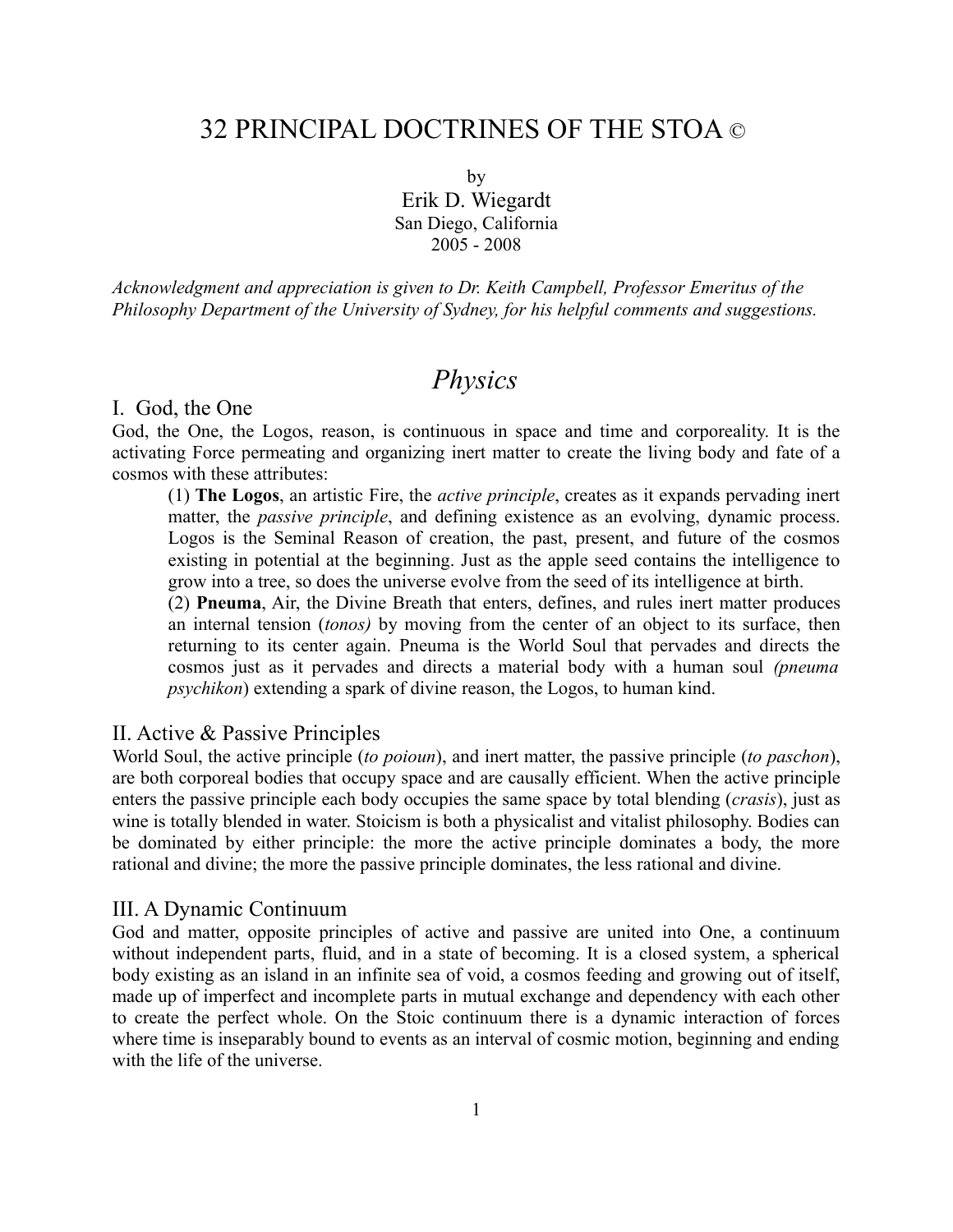# IV. Four Elements

Stoics distinguish between the Principles and the Elements. The four elements are Earth & Water, Air & Fire. Earth & Water are heavy elements dominated by the Passive Principle; Air & Fire are light elements dominated by the Active Principle. Organic bodies are distinguished from inorganic bodies by the composition of the active elements that animate them.

# V. Four Categories

*Scala naturae*, a physical continuum where each category is increasingly specific and complex and includes the category before it. That is, category four builds on category three, which builds on category two, which is built upon category one. The Four Categories are:

- 1. Substratum: shapeless matter before it is permeated by the Pneuma.
- 2. Quality: the Pneuma totally blended with the substratum creating a body.
- 3. State: each body made cohesive and defined by its unique mixture of the Pneuma:

a. Cohesive state – *hexis.* Bodies are held together by a two-way motion. Pneuma motion begins at the center of the object, simultaneously moving to the surface and back again producing an internal tension, *tonos,* that creates the cohesive state.

b. Organic nature – *hexis & phusis*. Bodies that grow and reproduce but have no apparent cognitive ability or soul.

c. Non-rational animals – *hexis, phusis, & psuche* (soul). Animals with impulse and perception but not reason.

d. Rational animals (human) – *hexis, phusis, psuche, & Logos* (reason). Reason is a collection of conceptions and preconceptions gradually accumulated from birth and formed in the manner of internal speech, the language of thought.

4. Relative State: external relationships between any two bodies and internal changes taking place within a body, thereby changing that relationship. (e.g., Man has a heart attack and leans against a tree for support. Man dies, falls to the ground, disintegrates, and the tree uses man for nourishment.)

# VI. Incorporeals

A distinction is made between the corporeal and incorporeal (*lekta*, void, place, and time). Only corporeal bodies exist; the incorporeal subsists. The test of what is corporeal and incorporeal is that only a body, that which exists, can act and be acted upon.

1. *Lekton*: the meaning of a word. A spoken word exists as a body of vibrating air; a written word exists as a symbol acting on a surface such as a piece of paper; but the meaning of a word is incorporeal (see XIV).

2. Void: infinite in every direction, the void begins at the edge of the cosmos. There is no void within the cosmos.

3. Place: the place a body occupies is incorporeal.

4. Time: only the present is real, and it is comprised of the past and future. Time is continuous, without independent existence, and is rationally divided into parts, such as past and future, to understand the movement of the corporeal.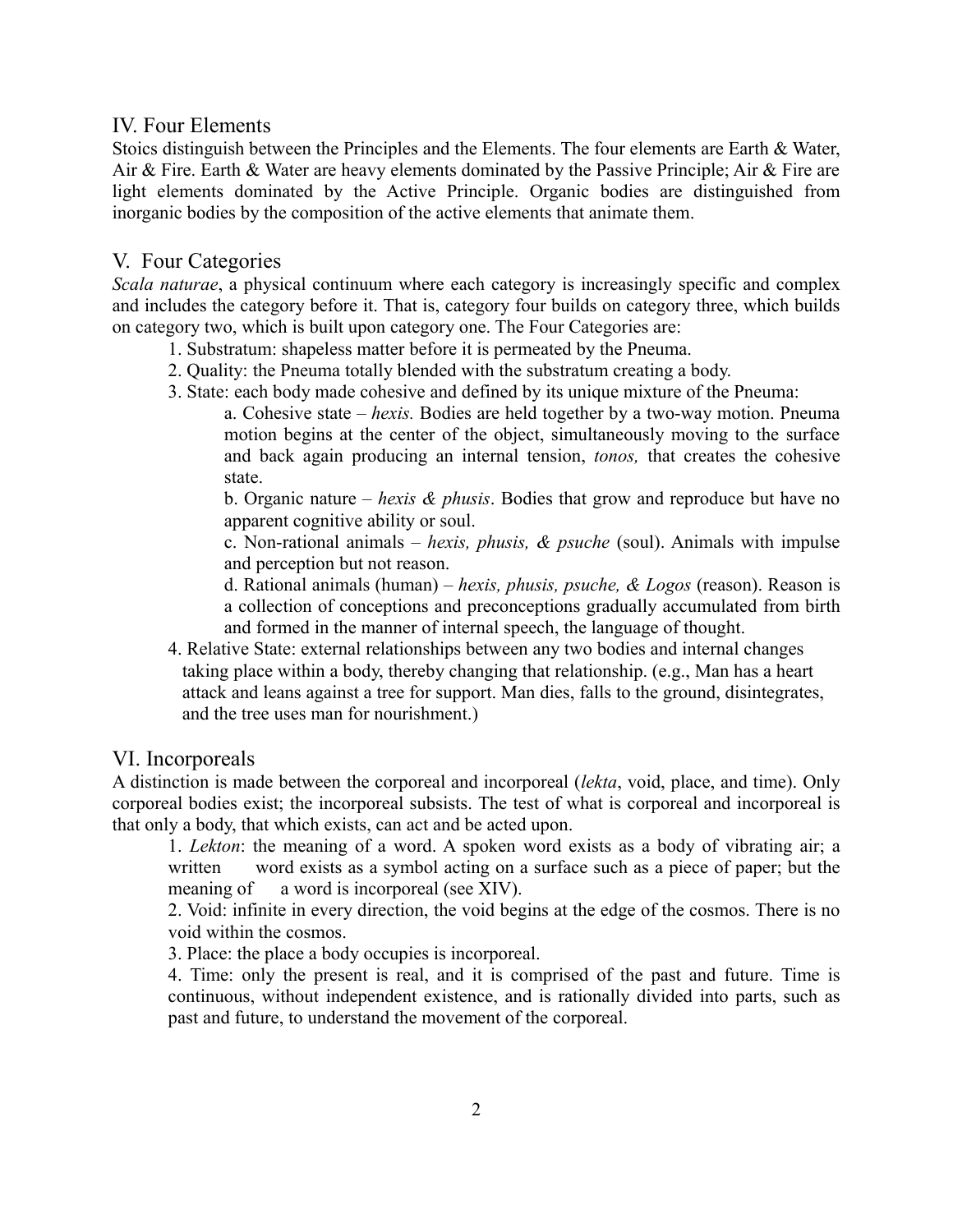### VII. Eros: The Creative Force

Eros, what the ancient Greeks called the God of love, is the creative force that unifies opposites, the male and female as active and passive principles of existence. All living things perceive this phenomenon from their own perspective according to their ability to understand and participate in it. Life is created, nurtured, and recreated by what we experience as and have named *Love*. As a physical manifestation and drive of nature it is as necessary as eating, sleeping, growth, and dissolution. Because human beings are rational creatures we can conceive of love in its purest form: love without attachment or reference to any person, place or thing. We can also experience such love, and meditate and act upon it. It is from our unique perspective of this higher love that the virtues are born.

### VIII. Death

**Cosmic Death**. Early Stoics believed Cleanthes' interpretation of Heraclitus that the cosmos was periodically destroyed by the purifying fire of Logos (*ekpyrosis*), then reborn again and again. The mythical phoenix was a commonly used metaphor for this phenomenon of rising from the ashes of fiery self-destruction. And by this recurring event, the cosmos was never created, never destroyed, always was and always will be eternal and divine. When the universe was burned away the only thing remaining of the World Soul was Pure Soul. Later Stoics, such as Panaetius and Posidonius, rejected both *ekpyrosis* and individual immortality.

**Human Death**. When the two bodies of the active and passive principles are totally blended they retain their individual properties and can be separated at death. The human soul, *pneuma psychikon*, loosens its tension and separates from the mortal body at death. After leaving the material it eventually merges with the World Soul, sooner or later, depending on differing opinions. Some Stoics believe the human soul returns to the World Soul right away; some believe the souls of the wise are caught up with the conflagration, *ekpyrosis*, at the end of the current cycle of the universe. On one thing all Stoics agree, there is no heaven or hell.

#### IX. Determinism, Fate, & Causal Nexus

The proof of the existence of cause is in the ordered appearance of all effects: a tree produces a tree, a man produces a man, and summer follows spring. The course of the universe is predetermined by

a chain of causes continuous through time and space. Free will is the appearance of conscious participation in a determined chain of multiple events. Free will is attitude, best exemplified by Chrysippus' story of a dog tied to the moving cart of destiny. The dog can rebel, twisting and turning however it will; or, it can trot along happily behind the cart. Either way it will be compelled to go in the direction fate has chosen.

## X. Human Soul Structure

The structure of the *pneuma psychikon* is made up of eight parts or streams: the five senses, plus the faculties of reproduction, speech, and command — the *hegemonikon*. Stoics believe that the five senses, plus reproduction and speech, are extensions of the *hegemonikon*, the command center they believed was located in the chest, the heart. All cognitive functions take place in the command center as a two-way system, from center to surface and back again. The pneuma of the soul begins in the heart, the first functioning organ of the infant body, with all other faculties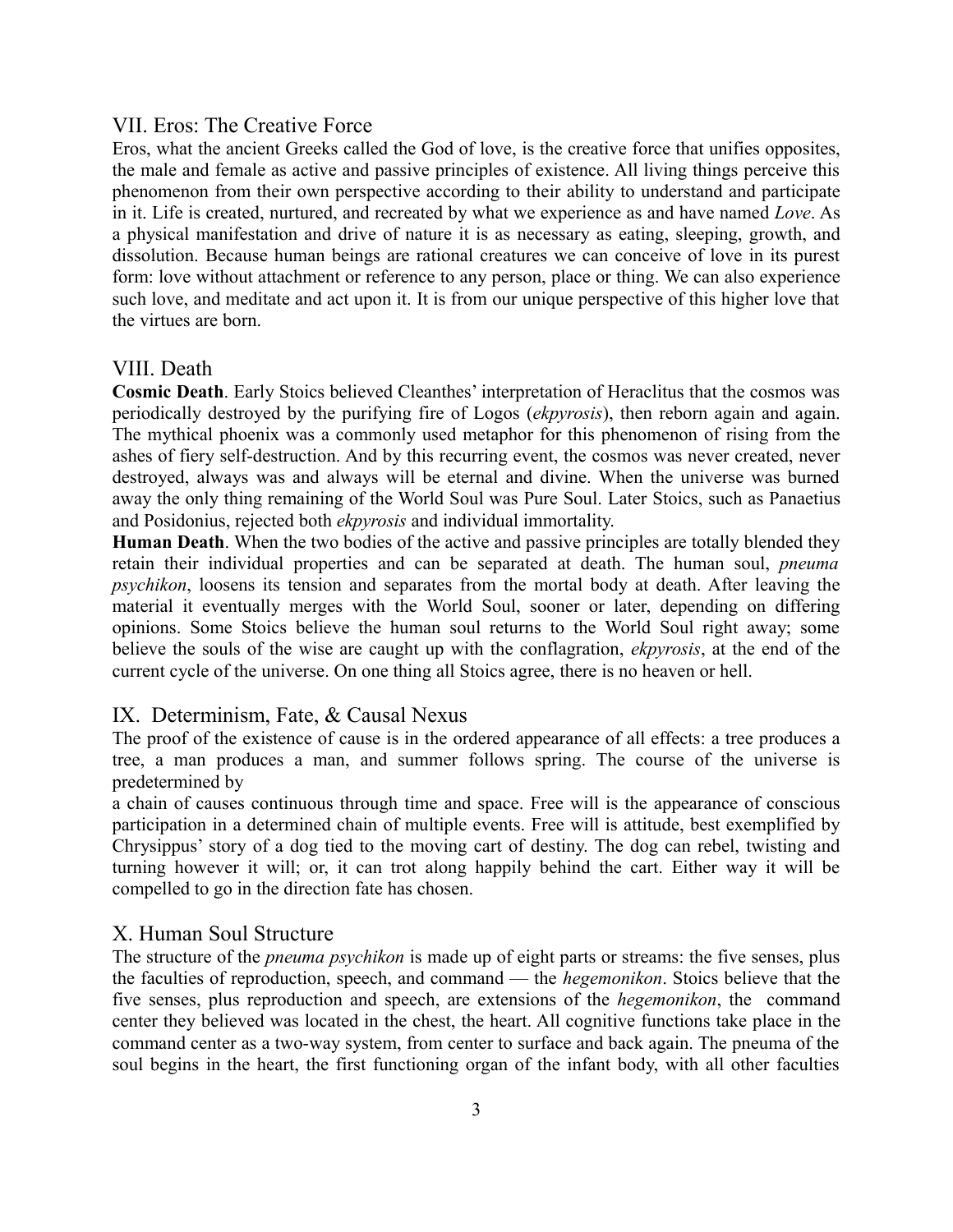maturing at later dates as the person reaches adulthood. The relationship of the command faculty to the other faculties is sometimes compared to the head of an octopus to its arms, a tree to its branches, or a spider interpreting vibrations directed to the center of its web. The command faculty itself has four essential abilities: presentation, impulse, assent, and reason, the Logos.

# *Logic*

### XI. Presentations

For Stoics, logic is the science of Logos and includes both speech and reason. As a unique spark of the divine Logos, the pneuma-soul of the human child begins with innate structure and predispositions but without conceptual content, a blank sheet, *tabula rasa*. With time, the child is exposed to many sensory impressions, called presentations (*phantasia*). Zeno introduced the idea of a presentation as an impression on the soul. Cleanthes likened these presentations to the impression a signet ring makes when pressed into hot wax. Chrysippus disagreed and said that if the soul were like wax the presentations would be obliterated with each succeeding impression. What he proposed was that impressions on the soul were like sound waves on air, not wax, and that the pneuma-soul is capable of receiving many impressions simultaneously and sequentially without eliminating earlier impressions, but with each new impression the soul is modified and changes its condition. In addition to real-object sensory presentations, there are imaginary presentations (*phantastikon*) – dreams, fantasies, hallucinations – which are produced by an internal manipulation of the mental content of previously stored presentations *(phantastikon* from a collection of *phantasiai)*.

#### XII. From Memory to Reason

Presentations are stored, becoming what we know as memories. As the child matures, there is a gradual accumulation of real and imaginary presentations in the command center (*hegemonikon*), which the pneuma-soul organizes into groups or collections according to families of similarity. This we know as experience. An example of a family of similarity may be a collection of all the different kinds of dogs one has seen, heard, smelled, felt, and otherwise experienced in one's life. These collections of like presentations Chrysippus called *common notions*. These collections of memories

increase in quantity and quality as the child becomes an experienced adult, providing a basis upon which the individual makes judgments about the truth or falsity of each new presentation received throughout the course of that life. These judgments we know as reason, which is apparent in a child by the age of seven and fully developed by the age of fourteen.

### XIII. The Criterion of Truth

It is the work of the ruling center of the pneuma-soul, the *hegemonikon*, to discern which presentations are real or imaginary and which are true or false. It does this by comparing the immediate presentation with its common notions or collections of like presentations experienced in the past. The *Chief Criterion of Truth*, then, is the common notion, and the common notion is a collection of like presentations. By having a common notion with which one can compare to the immediate presentation, one can anticipate what is its nature and can give assent to its legitimacy or truth. If one does not have a common notion to serve as a guide in judging a presentation, one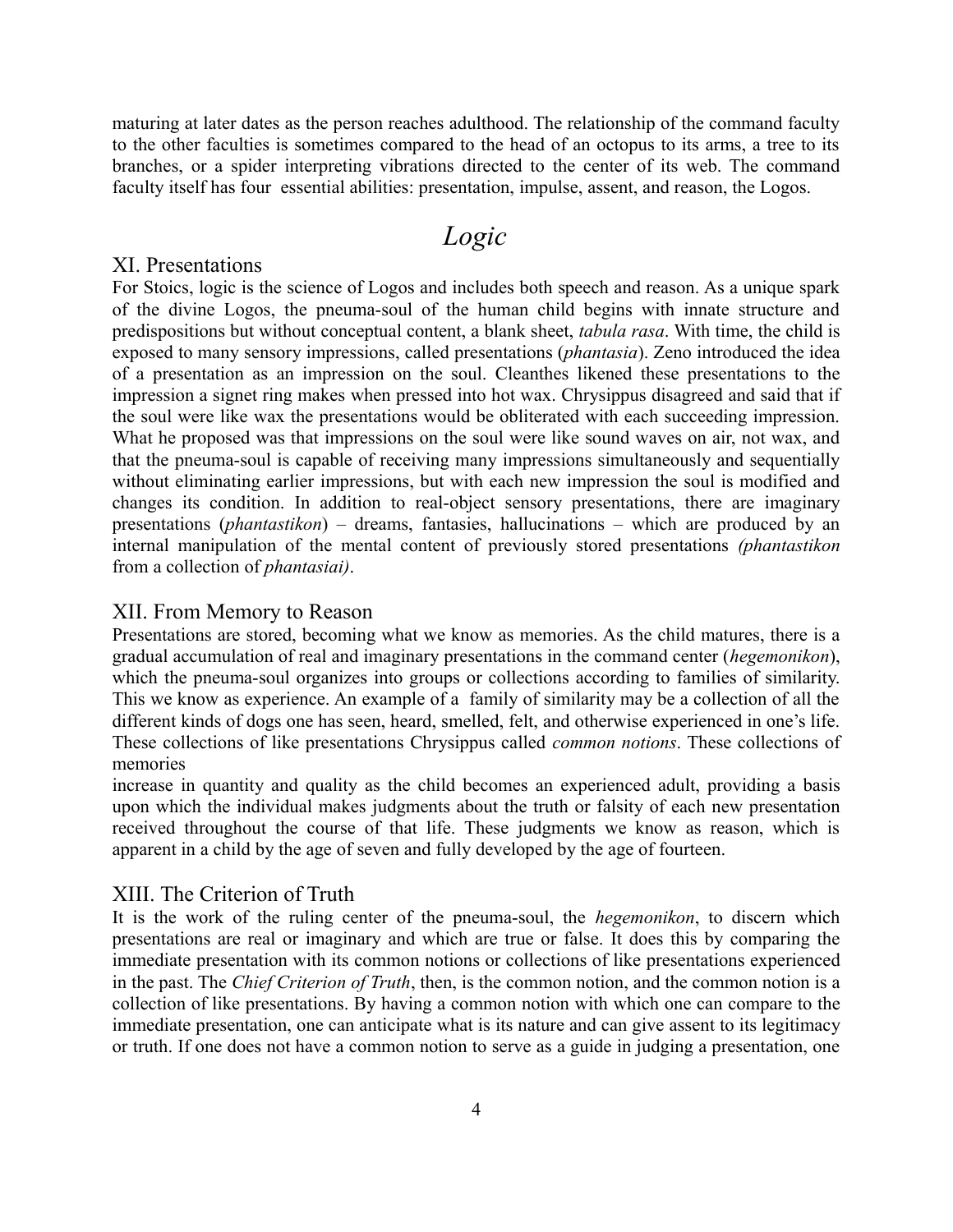has uncertainty and should withhold assent.

### XIV. *Katalepsis*

The mental activity generated by a presentation is a physical event of four distinct stages:

(1) Presentation, (2) Assent, (3) Apprehension, and (4) Knowledge. After the Presentation there is Assent, a modification of the pneuma-soul which the *hegemonikon* identifies on the basis of a common notion, the criterion of truth, the collections of like experiences accumulated by memory. Apprehension is the cognition of the Presentation, the *katalepsis*, a grasping of the Presentation by the *hegemonikon*. According to the early Stoics, Knowledge is true understanding and is possessed by none but the wise.

**Zeno's Presentation Teaching Method**. According to Cicero, Zeno used to illustrate the concept of the Presentation by holding up his hand with outstretched fingers; when he bent his fingers a little, that was Assent; when he made a fist, that was Apprehension; and when he grasped that fist tightly with his other hand, that was Knowledge, possessed by none but the wise.

# XV. Thought

Presentations are either rational or non-rational. Stoics believe that only human beings are capable of rational presentation, and this we call thought (*noesis*). Thoughts are also corporeal, or physical states of the pneuma-soul, which have the structure of language. Language is the medium that preserves and represents our knowledge, and every experience we have is mediated by language. Thought is language. Thought is divided into three parts which are connected to one another: (1) the Sign, (2) the Significate, and (3) the Denotation. The Sign is the spoken word, which can be spoken either silently to oneself as an internal movement of the pneuma, or an external sound, a material vibration of air; the Significate is the meaning (*lekton*) of that word, which is incorporeal and does not have a separate body because it subsists as meaning connected to the Sign and Denotation parts of thought; the Denotation is the actual material to which the Sign and Significate refer. For example, when I see a dog (the Presentation), and say the word, 'dog,' this is the Sign; what dog as a concept means is the Significate; and, the actual dog, a real material object, is the Denotation.

# XVI. Discourse

When I see a dog and *say* the word, 'dog,' I'm making a sound which means a real dog. Whereas Aristotle thought meaning, the Significate, was identical with its verbal expression, the Sign, the Stoics believed it to be separate, which can be illustrated by the rather common occurrence of a slip of the tongue when one says something they don't mean. To fully understand the meaning of words in thought and speech requires they be analyzed within the context of discourse, their parts of speech. Stoics are credited with naming the parts of speech, as well as the cases of nouns and tenses of verbs.

# XVII. Syllogism

In addition to the structure of language and the relationship of words to things, the science of logic is concerned with what constitutes valid forms of reasoning. Chrysippus developed five basic forms of reasoning connecting not terms but propositions, as exemplified by the typical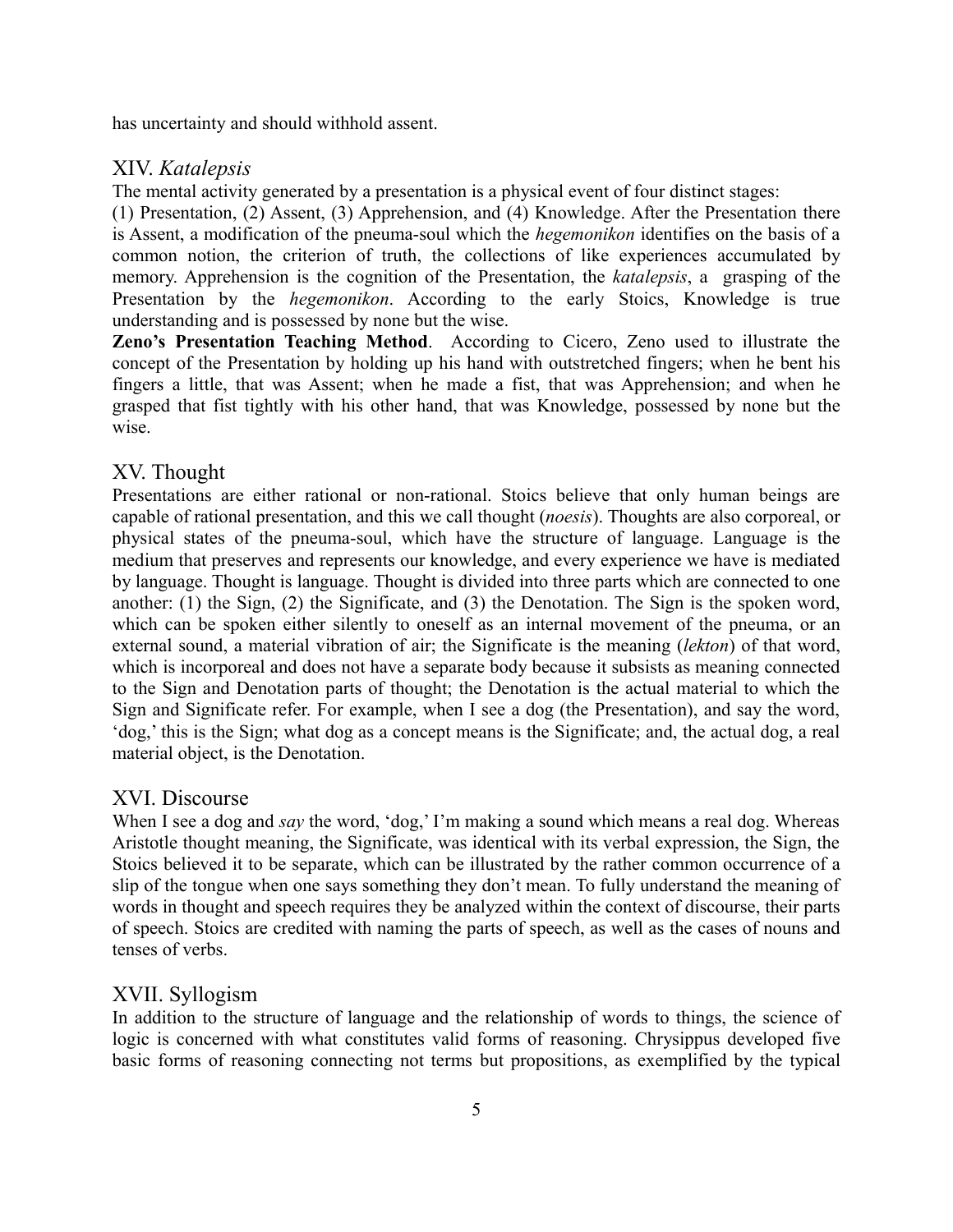Stoic syllogism: "If the sun is shining, it is day; but the sun is shining; therefore it is day." The five basic forms of syllogism developed by Chrysippus are:

- 1. If s, d. But s. Therefore d.
- 2. If s, d. But not d. Therefore Not s.
- 3. Not both s and d. But s. Therefore Not d.
- 4. Either s or d. But s. Therefore Not d.
- 5. Either s or d. But not s. Therefore d.

Due to the highly technical and subtle nature of Stoic logic, no further attempts to synthesize it will be made, except to point out that as a subject the syllogisms of the Stoa, principally of Chrysippus, were misunderstood, disparaged, and/or largely ignored for more than 2,000 years until the mid-twentieth century when it was more fully understood and became the leading school in the development of formal logic.

# *Ethics*

## XVIII. Preconception

The Doctrine of Preconception (*prolepsis*) recognizes that although the human infant is a blank sheet, *tabula rasa*, at birth, it has a number of preconceptions or innate dispositions towards forming certain kinds of concepts. The greatest of the preconception impulses are those two that encourage the formation of a concept of God and of the Good.

### XIX. Impulse

Impulse is the movement of the soul toward or away from something according to whether it appears to be beneficial or harmful. All living animals are spurred to action by impulse. Our first impulse is not to seek pleasure, as the Epicureans believe, but to seek that which is most fitting for our survival. Pleasure is incidental to this primary impulse. It is natural for human children and other animals to live by the primary impulse, which we call instinct, which non-rational creatures will live by all their lives. But when the human child matures, presentations are examined by reason, and the impulse immediately following presentation only continues to exist when there is assent. A bird who sees a worm will immediately pick it up. Impulse follows presentation. A small child may do the same, but with experience will learn that the worm is of no use to its personal well being. Thus, whereas the bird will pick up the worm all its life, the human child changes, and in a few years the presentation of a worm no longer elicits the response of an impulse to pick it up. The reasoning soul does not assent to the presentation. No impulse, no action.

#### XX. Appropriation

There are two stages of impulse beginning in our relationship with ourselves, followed by our relationship to others. The dearest thing each living thing knows is its own self, and the primary impulse from birth onward is self preservation. How could nature be benevolent or even survive if it created life forms that felt alien to their individual selves? Nature created the most basic impulse of all life forms to have an affinity to the self, to seek that which is appropriate to the survival of this self, and to avoid that which threatens its survival. But, as reason and socialization develop in the human self, so too does our relationships to other selves, and we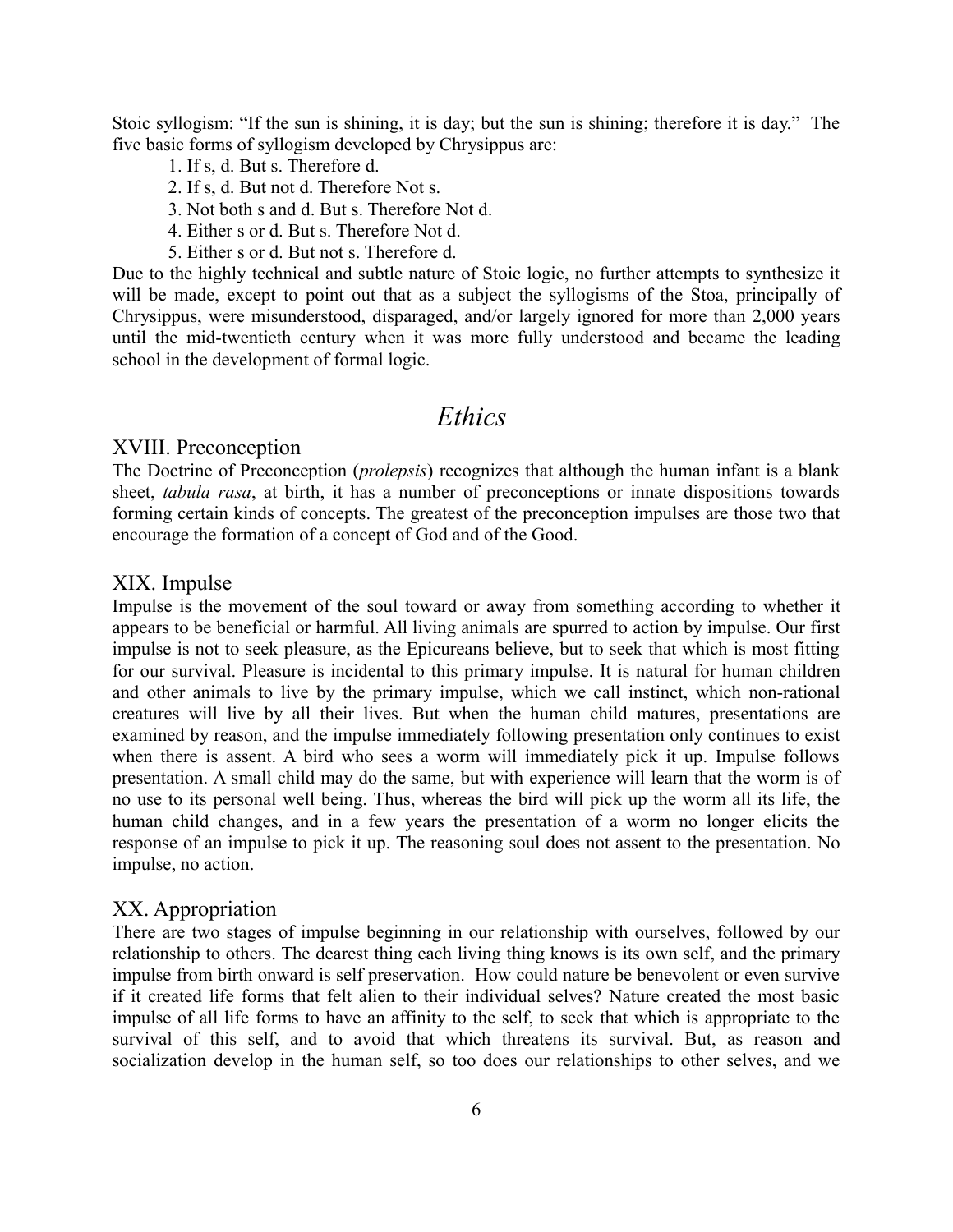come to know there are times when virtuous acts, such as duty and altruism, may be the only good, even when detrimental to self-preservation. The natural affinity we feel to our self, spanning the two stages of impulse, from self-preservation to other preservation, is the Doctrine of Appropriation (*oikeiosis*).

### XXI. The Good

Human excellence is moral excellence. The wise man will always do what is right, what is right is what is good, what is good is what is virtuous, and therefore the wise man is the virtuous man. There are four cardinal virtues: wisdom, justice, courage, and decorum. These virtues are the good (*agathon*), the only good, and their achievement is the good or excellence of the wise man, the philosopher. Moral excellence is the perfection of virtue (*arete*), which the wise man cultivates as an art, the art of living. Because the perfection of virtue is the work of the wise, only the wise truly know virtue. And, because virtue is the only good, it alone is sufficient for happiness (*eudaimonia*). All those things which people commonly call good (e.g., health, wealth, and powerful position) may be preferred when compared to their opposites (sickness, poverty, and servitude), but when compared to virtue they are matters of indifference. Only that which is good and can never be used for undue gain and immoral purposes qualifies unequivocally as good. Only the virtues are good in every situation, and on every occasion, and therefore qualify for the name that must always be honorable, the Good.

### XXII. The Bad

What we commonly call bad (*kakon*) is not really bad. Sickness, poverty, and exile are matters of indifference to the wise. Even death, because it is the inevitable and natural process of change, is neither good nor bad and must be a matter of indifference. There is no evil in nature, only in human beings who live without virtue. Just as virtue is the only good, so it is that the acts of persons who are lacking in virtue are the only sources of evil in this world.

#### XXIII. The Indifferent

All those things we *commonly* call good or bad (see above) are neither good nor bad and are only indifferent. Only virtue is good, and only the lack of virtue is bad. However, Stoics do recognize that even those things that are indifferent can have value to the flourishing of a human life. Thus, there are some indifferent things that have value and may be preferred, such as health, wealth, and powerful position; there are some things that are without value and not preferred, such as sickness, poverty, and servitude; and, there are some things that are absolutely indifferent, the trivial, such as whether to wear a blue or red necktie, or go to a Chinese or Italian restaurant for dinner. The wise know that among those things which are indifferent and preferred, regardless of whether or not one achieves such goals, is a matter of indifference. For example, one may choose to be healthy and work to improve one's health, but whether or not good health is achieved is neither good nor bad and may be subject to external matters over which one has no control.

#### XXIV. Right Action

The wise know it is how one aims the bow and arrow in life, not whether one hits the target, that truly matters. And, how one goes about achieving those things that have value and are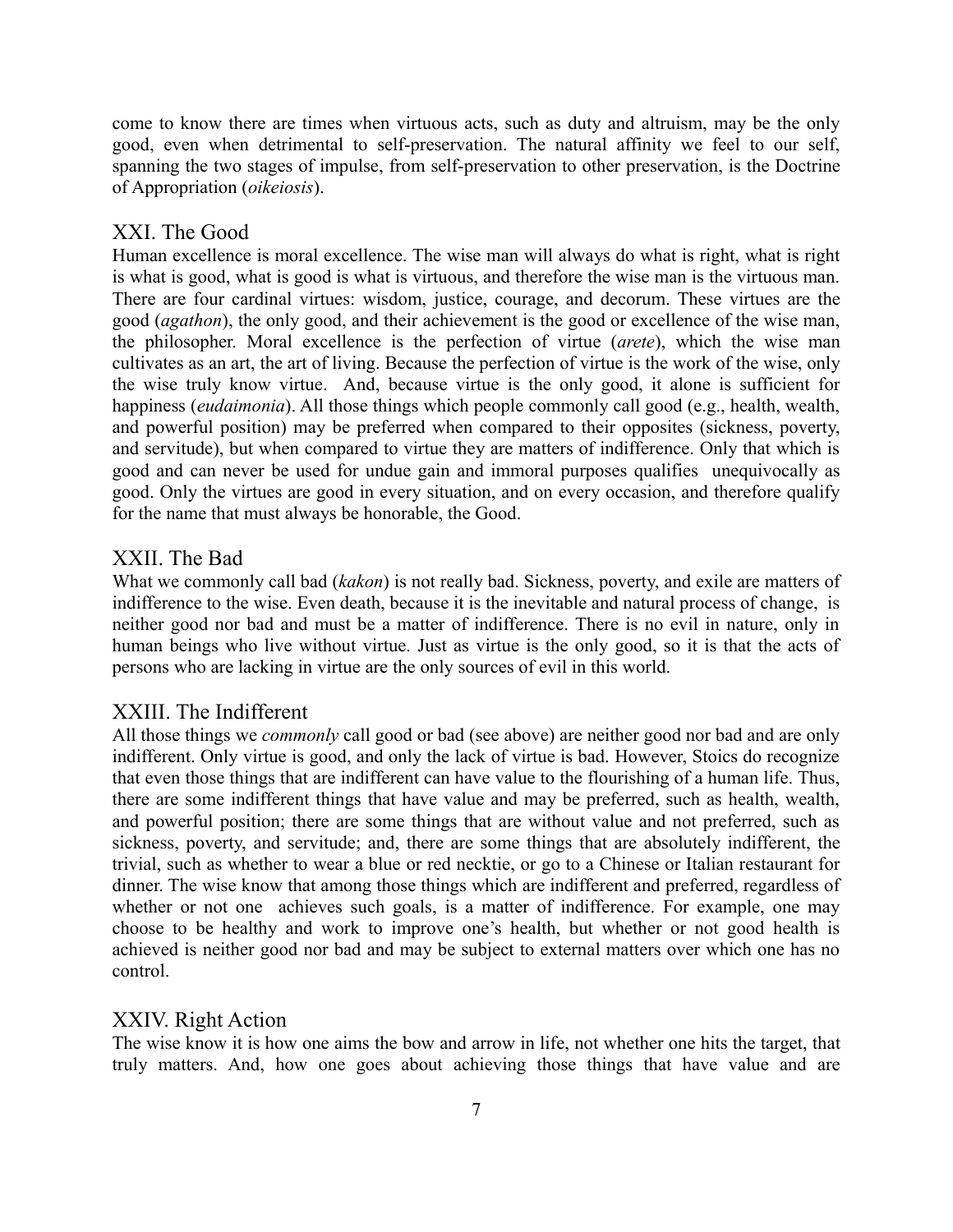appropriate to one's nature is what the Stoic calls *right action*. Right action, then, means using rational choice and action consistent with wisdom, justice, courage, and decorum to obtain those things that have value, and are thus preferred, and to avoid those things without value and not preferred. The regular exercise of rational choice and virtuous acts, right action, is a key to understanding the Stoic's encouragement of all to become active in world affairs. But, it must always be remembered that it is the right action and not the attainment of what one pursues that is the true good.

# XXV. Emotions

The emotions are judgments, and this is the most fundamental Doctrine of Emotions. Emotion does not follow judgment; an emotion *is* a judgment. Stoics do *not* believe with Plato that the soul is divided against itself into rational and irrational parts where the irrational, symbolized by wild beasts, continually threatens to overcome the rational. The human soul is all reason with many functions. In judgments, the *hegemonikon* of the soul is reasoning that presentations are either true or false or uncertain. A judgment is an emotional judgment when it is a false judgment. Emotional judgments are false judgements about what is good and bad; false judgments about what is good or bad inflame the impulse of the soul to excessive action. As Chrysippus said, unlike the steady gait of a wise soul regulated by reason's true judgments, when the ignorant soul makes a false and therefore emotional judgment, the steady gait lurches forward. When normal, healthy impulses become excessive, the soul becomes like a man running down hill, unable to stop on command.

# XXVI. Passion

An emotional judgment is a false judgment and is therefore contrary to reason. Any judgment contrary to reason is contrary to nature and cannot be appropriate. People commonly and habitually make false judgments about matters of indifference. As we saw above, in the practice of right action, one attends the manner in which the bow is held and the arrow is drawn and aimed – without regard to achieving the goal. But when one's heart and mind are set on achieving the goal, the frustration in not achieving that goal can give rise to a predisposition to the false judgments of emotion. It is natural and therefore proper to experience all manner of emotions, but it is not natural or proper to hold on to emotions about those things over which we have no control. Such emotional judgments are the psychic disturbance called 'passion' (*pathos*). The four general passions are distress, fear, appetite, and pleasure.

| $2.41$ $2.44$ $3.44$ $4.44$ $4.44$ $4.44$ $4.44$ $4.44$ |                                 |                                |  |
|---------------------------------------------------------|---------------------------------|--------------------------------|--|
| <b>False Judgments</b>                                  | Present<br>(Action of the Soul) | Future<br>(Action of the Soul) |  |
| - about what is Good                                    | Pleasure<br>(Elation)           | Appetite<br>(Swelling)         |  |
| - about what is Bad                                     | Distress<br>(Contraction)       | Fear<br>(Shrinking)            |  |

#### **The Four Negative Passions**

Because all activities of the *hegemonikon* are corporeal, false judgments about what is good cause the soul to expand, while false judgments about what is bad cause the soul to contract or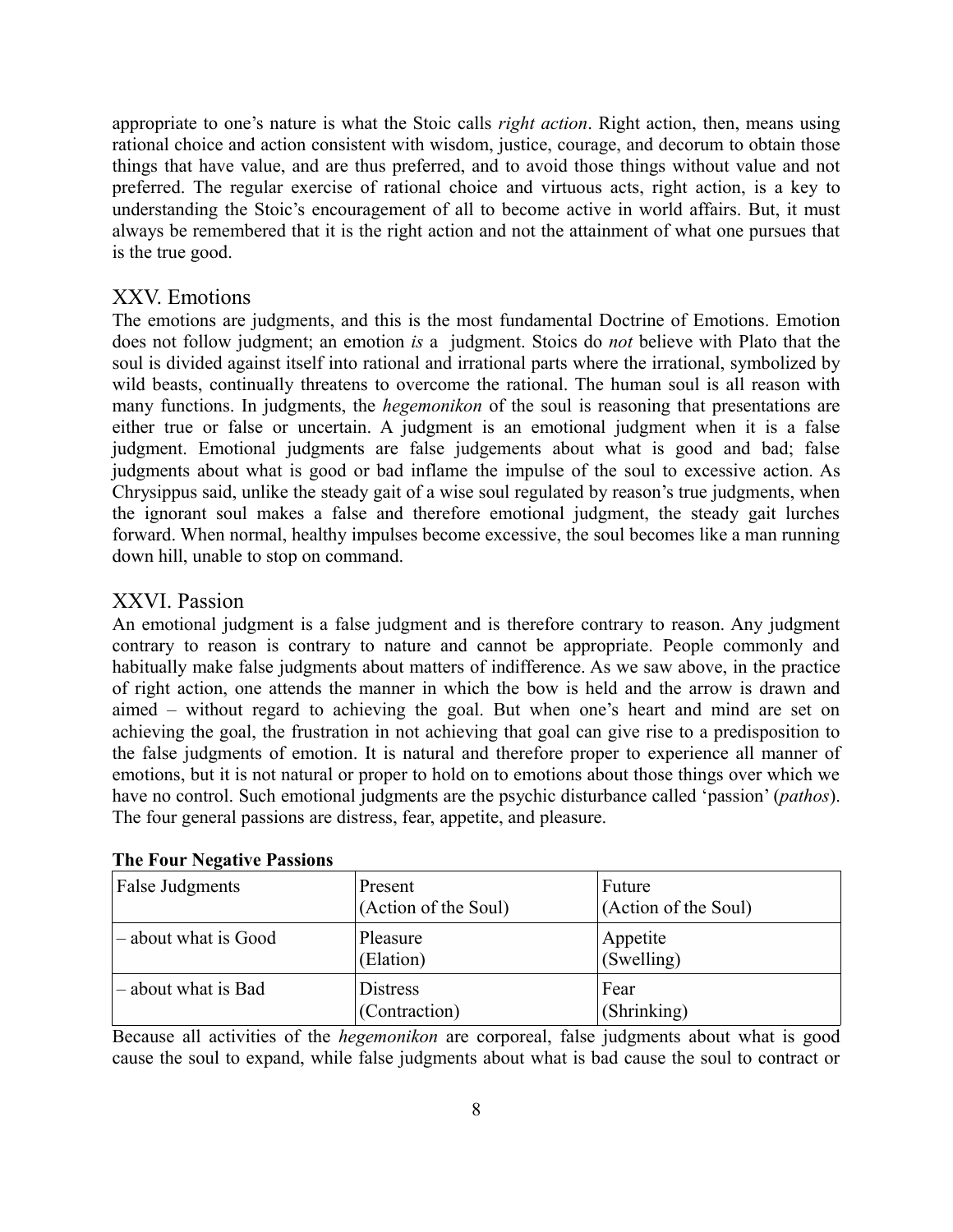shrink. When judgments are contrary to reason they are contrary to nature, and whatever is contrary to nature must be removed. To remove a judgment contrary to nature requires that one remove the cause of the false judgment, and the cause of the false judgment is ignorance. To remove the cause of false judgment requires an understanding of what things are truly good, what are bad, and what are indifferent.

#### **The Three Good Passions**

| True Judgments                    | Present | Future  |
|-----------------------------------|---------|---------|
| $\mathbf{a}$ – about what is Good | Joy     | Wish    |
| - about what is Bad               | ****    | Caution |

As is the case with the polarity of true and false, the opposite of disturbance of the passions are the serene and reasonable actions of the soul in the good states, also known as the good passions. Joy is the opposite of pleasure; Wish, also felt as kindliness and contentment, is the opposite of Appetite. Caution, also felt as respect, is the opposite of Fear. There is no good state indicated as the opposite of distress (\*\*\*\*), because distress is a false judgement about the present, which for the wise is not possible. The wise understand what things are in our power and what things are not in our power. Only virtue is in our power, and because it is always in our power to respond virtuously, there can be nothing bad in the present.

## XXVII. Virtue

The virtues, the good, are unified. They are one. Such a thing is possible in like manner as a poet, a farmer, and a statesman can all be one and the same person. To have one virtue is to have them all; to lack one virtue is to lack them all. As the soul is reason itself, all virtues belong to reason, and the nature of that reason is knowledge. Thus, all virtues are manifestations of knowledge, and the lack of knowledge, or ignorance is the cause of the lack of virtue, which is vice, or evil. All virtues are attributes of the first cardinal virtue, wisdom.

### XXVIII. Wisdom

Wisdom is the knowledge of what is good or bad or neither. Stoics often equate wisdom with prudence, which is the practical exercise of wisdom. Thinking ahead and weighing the likely consequences of one's actions, then applying knowledge to the decision-making process is wisdom in action. Choosing those things in agreement with nature rather than against nature is the expression of reason, the practice of wisdom, and the exercise of prudence. Only one with perfect wisdom can know the perfection of virtue, and such moral goodness is the ideal of wisdom. According to Zeno, the wise man is attracted to virtue while the fool is attracted to vice, which is ignorance of what is good, or bad or neither. Just as through the soul the living comes into being, so too from the practice of wisdom does the wise come into being. To be wise one must know the world and the self, continually separating the true from the false, the real from the illusion, and to live accordingly.

### XXIX. Justice

Justice is the knowledge of how things are to be distributed. Justice begins in human kind's social instinct, strengthening the bonds of society by benevolent acts and weakening the same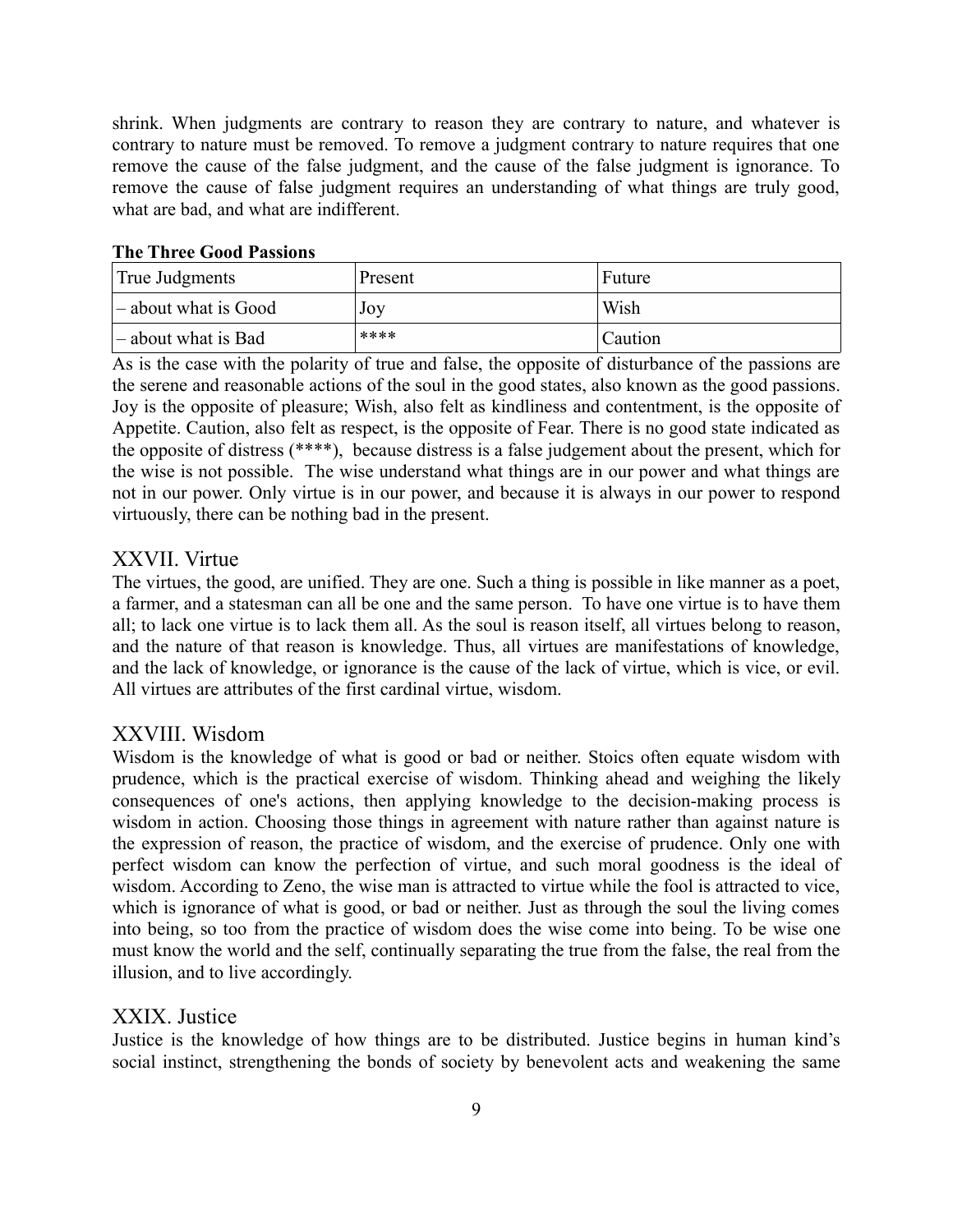bonds by acts which are injurious to another's family, friends, property, or person. Justice in our dealings with others takes into account the fairness of each individual's interest when measured against every other interest in the prevention of harm and in the distribution of benefit.

# XXX. Courage

Courage is the knowledge of what things are to be confronted. Courage begins with personal ambition, the desire for greatness in the performance of useful actions noted for their difficulty or danger. The two attributes of courage are bravery and boldness. Bravery is not the lack of fear but the management of it. Boldness is overcoming the temerity that restricts our ambitions and expands our vision of what things are possible. The perfection of courage is in facing what we fear and becoming masters of it.

# XXXI. *Sophrosyne*

*Sophrosyne* has no English equivalent but closely resembles the Latin word *decorum*. Decorum is the knowledge of self-control and how to be steadfast. It is the regulation of all of our appetites, emotions, and desires. Reason and experience teach us what things we manage best with moderation and what things we manage best with abstinence. A rational person uses reason to direct and control the appetites as well as the development of a dignified propriety or noble bearing in appearance, speech, and manners.

# XXXII. The Goal of Life

The goal of life is to live in agreement with nature. Nature created life so that the dearest thing to each creature is its own constitution. Thus, the primary impulse of all life is to self-preservation, seeking the beneficial and avoiding the harmful according to the special requirements of each constitution. It is natural for small human children and other sentient creatures to live by nonrational impulses, which we know as instinct, but with maturity it then becomes natural for the human beings to live according to their highest faculty, reason. A human being who lives in agreement with nature lives in agreement with reason, because the soul is reason itself, the Logos. The nature of that reason becomes for us a knowledge of what things are truly good, what are bad, and what are indifferent. Only the virtues are always a benefit to us and therefore truly good. Thus, the perfection of reason is the perfection of virtue, human excellence is moral excellence, and the work of perfection is sufficient for happiness *(eudaimonia*). This is what is meant by living in agreement with nature, our nature and all nature, which is the final goal of life.

\* \* \* \*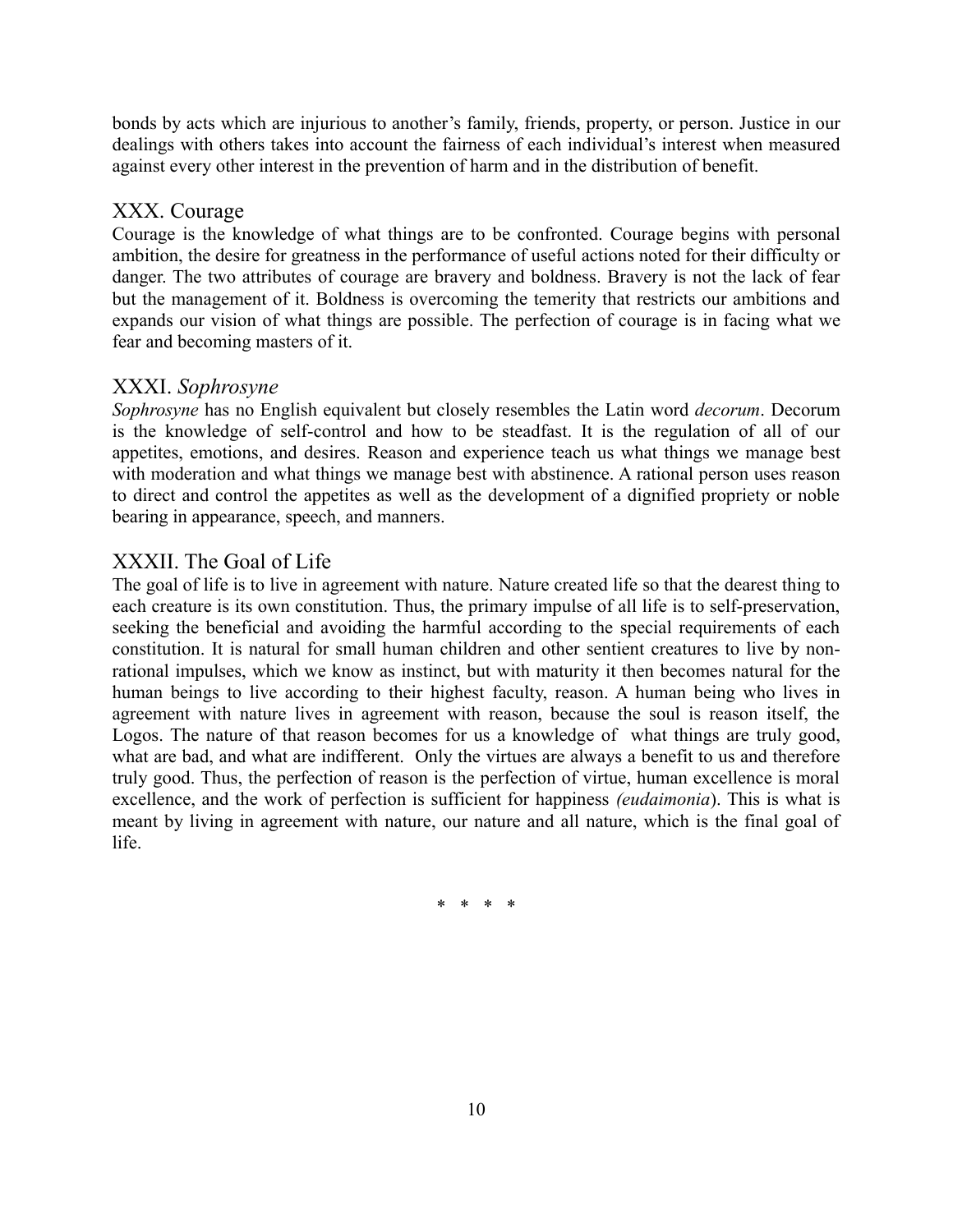# Specific References for the Principal Doctrines

See General Bibliography below for book title and publishing information.

- I. Baltzly, pp. 3-4; Coplestone, pp. 388-89; Gould, pp. 99-102; Long, pp.108,145-47, 152-60; Rubarth, pp. 3-5; Sambursky, pp. 36-37; Sandbach, pp. 72-73, 78;
- II. Ibid.
- III. Long, pp. 157-8; Rubarth, p. 4; Sambursky, pp. 95-106
- IV. Long, pp. 152, 156; Rubarth, p. 3; Sandbach, pp. 71-72
- V. Gould, pp. 103-107; Long, pp. 160-70; Mates, p. 18; Sambursky, pp. 17-20, 110-15
- VI. Inwood & Gerson, pp. 165-170 [II-28-44]; Long, pp. 132, 138, 161 n.1
- VII. A new doctrine written by Erik Wiegardt in 2008 that more closely follows the tradition of the Early Stoa (see Kathy L. Gaca, "Early Stoic Eros," Apeiron Journal for Ancient Philosophy, Vol. 33, No. 3, 2000, pp. 207-38) in contrast with the deliberate repression of Eros in the Roman Stoa (see William O. Stephens, "Epictetus on Stoic Love," Oxford Studies in Ancient Philosophy, Vol. XIV, 1996, pp. 195-210).
- VIII. Gould, pp. 33, 123-27; Long, pp. 168, 213 n.2; Rubarth, p. 5; Sambursky, pp. 11-16, 106f; Sandbach, pp. 78-9
- IX. Baltzly, pp. 5-6; Gould, pp. 137-52; Long, pp. 163-70, 198-9; Sandbach, pp. 85-91
- X. Gould, pp. 129-31; Long, pp. 171-8; Rubarth, pp. 5-7
- XI. Coplestone, p. 386; Gould, pp. 31, 53-9; Long, pp. 126-7; Rubarth, pp. 7-8; Sandbach, pp. 95-100.
- XII. Gould, pp. 59-60; Long, p. 124; Sandbach, pp. 89-91.
- XIII. Baltzly, pp. 7-8; Gould, pp. 61-65; Long, pp. 127-9; Mates, pp. 33-36; Rubarth, p. 8; Sandbach, pp. 85-87
- XIV. Gould, pp. 53-59; Long, pp. 126-7; Rubarth, pp. 7-8; Sandbach, pp. 86-89;
- XV. Baltzly, pp. 6-7; Long, pp. 135-8; Mates, pp. 11-19; Rubarth, p. 8; Sandbach, pp. 96-97
- XVI. Gould, p. 69; Long, p. 138; Mates, p. 17; Sandbach, pp. 96-99.
- XVII. Baltzly, p. 5; Long, pp. 139-45; Mates, chapter V, "Arguments"; Sandbach, p. 97.
- XVIII. Long, p. 124; Rubarth, pp. 10-11.
- XIX. Baltzly, p. 10; Gould, pp. 166-167; Long, pp. 172-3, 184-7; Rubarth, pp. 9-10; Sandbach, p. 60; Stephens, pp. 2-3
- XX. Ibid; Gould, pp. 164-66; Long, pp. 172, 185-8, 191; Rubarth, p. 10; Sandbach, pp. 32-35; Stephens, pp. 2-3
- XXI. Ibid; Gould, pp. 33-34; Long, pp. 187, 192-4, 197-206; Rubarth, pp. 10-11; Sandbach, pp. 28-31; Stephens, pp. 3-4
- XXII. Ibid.; Long, pp. 111, 169, 181-3.
- XXIII. Ibid.; Long, pp. 111, 193.
- XXIV. Baltzly, *Ataktos*, p. 9; Gould, pp. 177-179; Long, pp. 192-4; Sandbach, pp. 45-48; Stephens, pp. 4-5
- XXV. Baltzly, p. 13-14; Gould, pp. 181-182; Long, pp. 206-7, 219; Sandbach, pp. 59-68
- XXVI. Baltzly, p. 14; Gould, pp. 184-186; Long, pp. 176-8; Rubarth, pp. 10-12; Sandbach, pp. 59-68; Stephens, pp. 5-6.
- XXVII. Gould, pp.168, 174, 180-1; Long, pp.197-206; Sandbach, pp.41-5; Stephens p.4, 6.